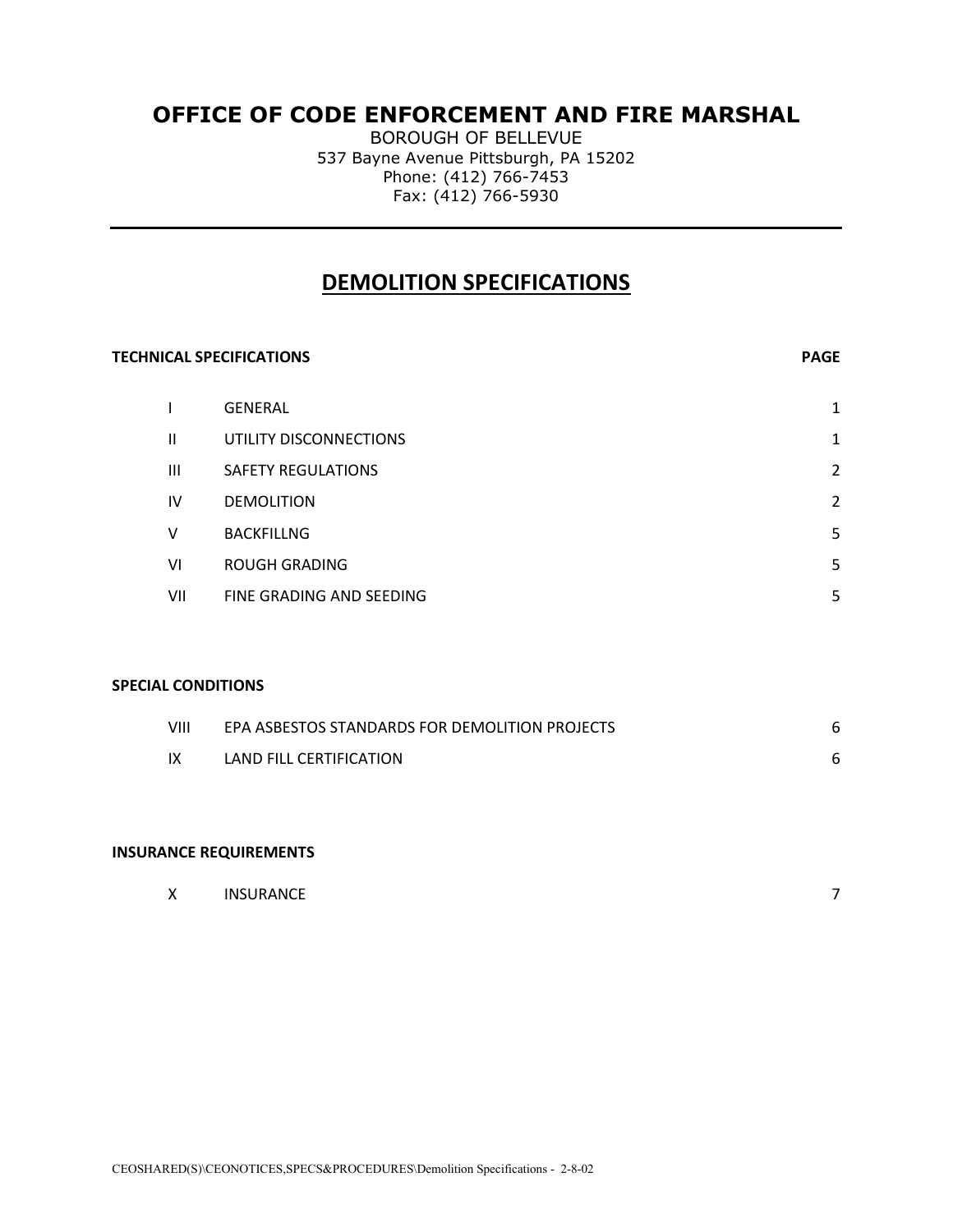#### **BOROUGH OF BELLEVUE**

#### **TECHNICAL SPECIFICATIONS FOR DEMOLITION PROJECTS**

**I. GENERAL** - This work shall consist of the total demolition of all buildings and/or other structures designated and the subsequent removal of all materials and debris from the site. The contractor shall confine all movements and operations to the limits of the designated property, and shall not deposit materials, junk, debris, and rubbish, or otherwise enter onto private property without first obtaining the written consent of the property owner or owners, and filing a copy of the consent authorization with the Borough of Bellevue.

The demolition of any building and/or other structure shall not proceed until a demolition permit has been issued and a pre-demolition inspection has occurred by the Borough of Bellevue.

The demolition of the designated buildings and/or other structures and the removal of all material and debris shall be executed in a workmanlike manner.

The Borough of Bellevue does not assume any responsibility for the condition of the various buildings and/or loss of fixtures, equipment, materials, or other objects between the submittal of the proposal and the time of actual possession of the buildings by the contractor.

All materials of any kind removed from within the limits of the project, as well as debris and rubbish, shall become the property of the contractor, unless separate arrangements have been made between the contractor and the property owner(s), and shall be removed from the limits of the project as it accumulates and not stored thereon.

#### **No sale of materials shall be conducted within the limits of the project.**

**II. UTILITY DISCONNECTIONS** - Prior to the commencement of operations, the property owner or contractor shall make all necessary arrangements with the proper authorities for the turning off and the disconnection of all public utilities required in connection with demolition operations, including electric, gas, telephone, sewer, water, and other facilities encountered, unless otherwise directed. *NOTE: When a demolition is scheduled and no new construction is to*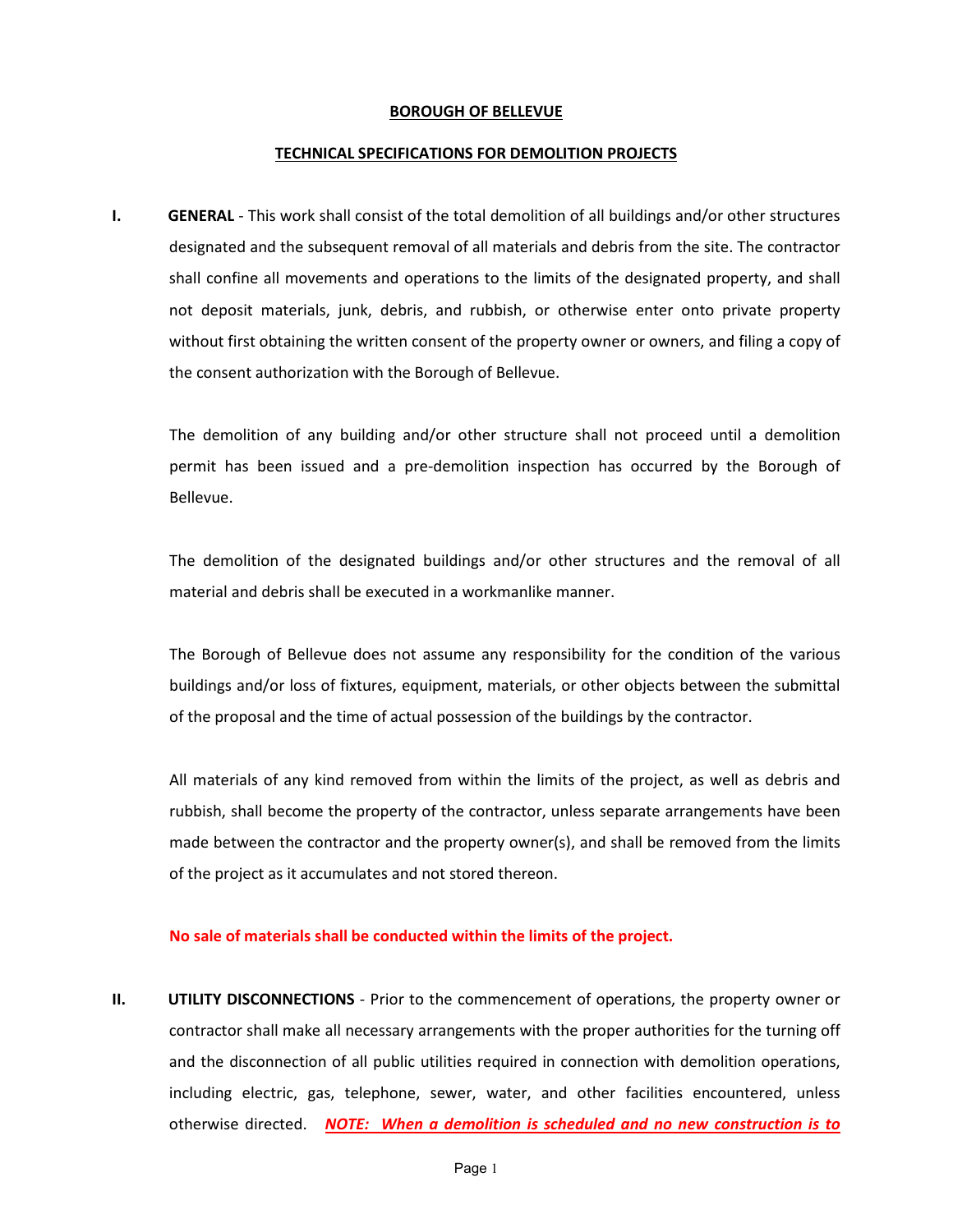*occur or the property owner is uncertain if new construction will occur or when, the gas company must be notified to disconnect the service line from the main. (The call is in addition to the required PA One-Call.) For Columbia Gas call: 724-775-8850.*

All storm and sanitary sewers leading from the structure to be demolished shall be securely sealed with a material equal to or greater then the strength of the item being sealed. Where special procedures for relocating, disconnection, and/or removal of meters, sealing and/or plugging of service pipes, etc., are required, the work shall be performed in accordance with the Borough of Bellevue Demolition Specifications and Allegheny County Department of Health Rules and Regulations, Article XV, Plumbing, Chapter 2, General Plumbing Requirements, Section 200.9, "Abandoned sewer laterals and water service lines shall be properly sealed. A plumbing plan and inspection shall be required". All disconnects, sealing and or plugging must be inspected by a representative of the Allegheny County Department of Health, Plumbing Section.

When only a portion of an occupied structure is to be demolished, the contractor shall conduct demolition and related operations in such a manner as not to interrupt the service to the portion of the structure which is not to be demolished. Where it is necessary to reconnect any facilities to the remaining portion of the structure, such re-connection shall be made in a permanent fashion.

The contractor shall bear all costs, including fees to utility companies and/or other agencies, resulting from this incidental work, and shall furnish the Borough of Bellevue with receipts showing proof of payment.

**III. SAFETY REGULATIONS** - The contractor shall furnish, erect, and maintain barricades, steady burn lights, flashing warning lights, and warning "KEEP OUT" signs at places and locations where the placing of such protective devices are warranted, or as directed by the Borough.

Suitable and acceptable barriers shall be erected and maintained by the contractor around all operations and all openings in the ground, so long as such operations and openings constitute a hazard or dangerous condition.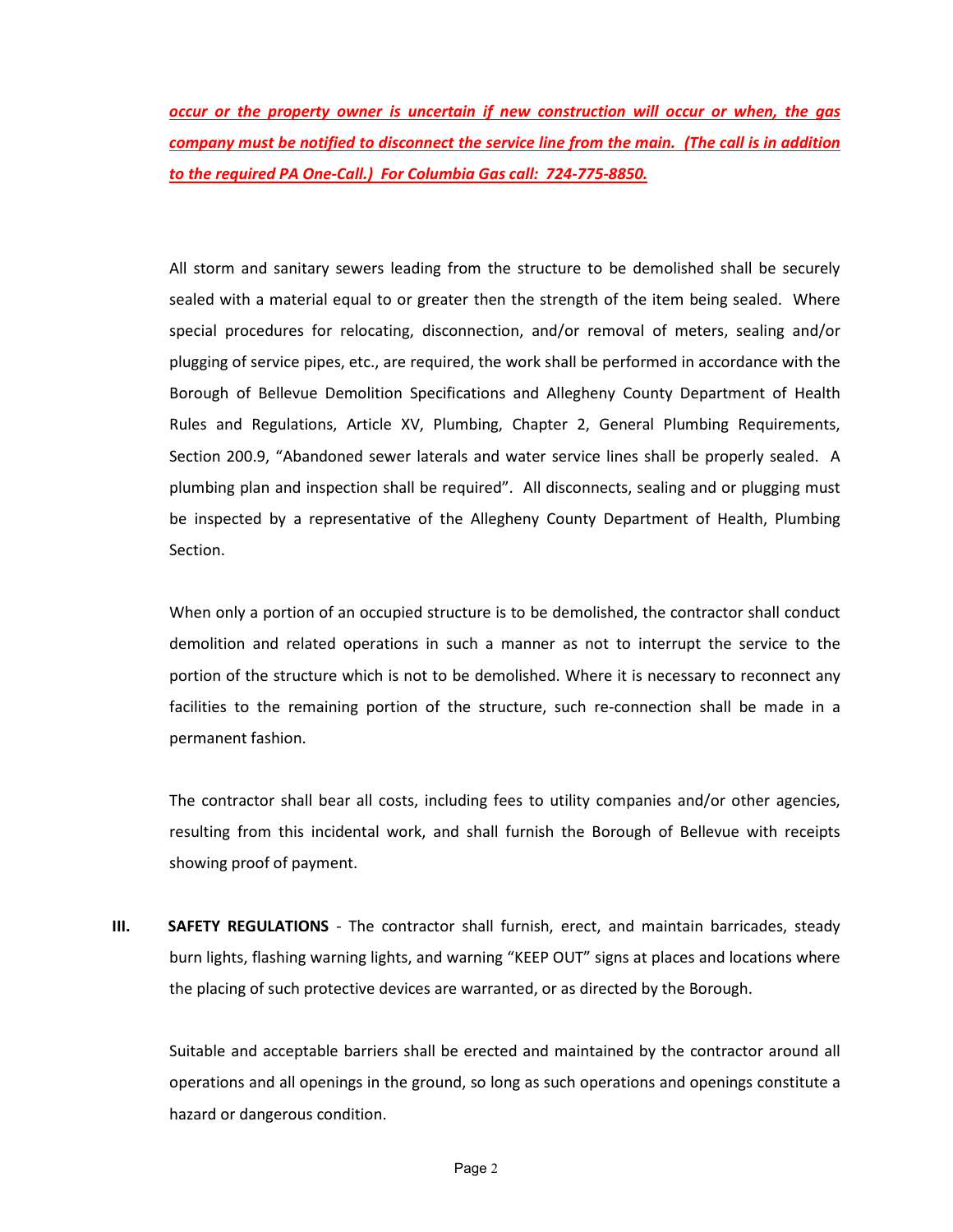The contractor shall prevent or control to the satisfaction of the Borough of Bellevue, any dust which may result from any demolition operation, especially that which might result from the use of chutes.

**Explosives shall not be used in the work except by prior written permission of the Borough of Bellevue and after the contractor has obtained and exhibited all necessary permits thereof.**

**IV. DEMOLITION** - Before beginning demolition operations, the contractor shall pump out and clean, in a sanitary manner, all wells, cesspools, and outbuildings within the areas to be cleaned and after disinfecting them as may be required by the appropriate health authorities, shall be permanently capped/sealed and backfilled to the adjacent ground level.

The contractor shall leave contiguous buildings in a safe condition, and shall not deface, mar, or jeopardize any of them, and any damage done to them shall be repaired or restored by the contractor to the satisfaction of the Borough of Bellevue, the owner of the damaged property, and at the expense of the contractor.

Existing fences and guard posts shall be removed, unless otherwise directed. However, existing curbs, sidewalks, and street paving shall not be disturbed. Where damage occurs or removal of curbs, sidewalks and street paving must be removed to facilitate demolition said items shall be repaired or replaced to pre-demolition condition.

**A swinging ball will not be permitted immediately adjacent to any public thoroughfare, or in areas where its use may create a public hazard.**

#### **Under no circumstances shall any structure be set afire.**

Burning of debris or other matter shall not be permitted except by written permission of the Director of Administrative Services, Borough of Bellevue, and such burning to be in conformity with Borough Open Burning Ordinances, Open Burning Regulation of the Allegheny County Health Department-Air Quality Program and the regulations of the Pennsylvania Department of Environmental Protection (DEP).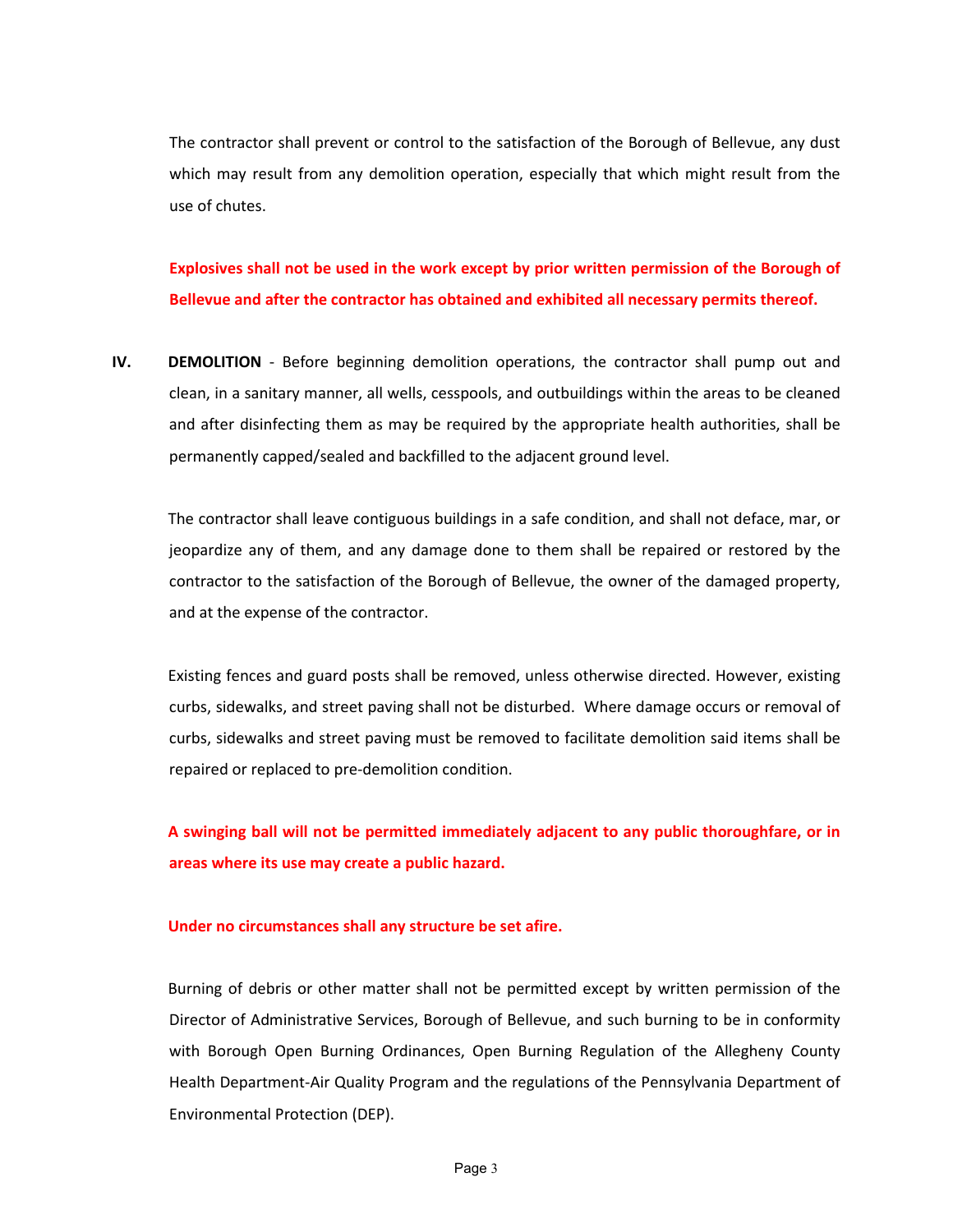No method of demolition will be permitted which will not ensure all phases of such demolition being strictly confined within the limits of the demolition areas, and without hazard to adjacent properties, or to the public.

Walls, common to adjacent properties, are not to be demolished and shall not be disturbed other than to give them such support as necessary for their continued stability. Walls newly exposed to the exterior shall be covered in a manner acceptable to the Borough and the property owner.

Chimneys, common to adjacent properties, are not to be demolished and shall not be disturbed other than to give them such support as is necessary for their continued stability.

All demolition shall be restricted to horizontal operations, one floor of each structure to be demolished at a time. The demolition of any structure or structures, except for the stripping of its fixtures, shall be progressive from top to bottom, one floor at a time, unless separate approval is granted. However, bay or sectional-type demolition will be considered, provided a detailed plan, including the structural framework of the building, is submitted to and approved by the Borough of Bellevue prior to start of operations.

Walls above elevation of the first floor and located immediately adjacent and parallel to any street shall be barred loose and demolished piecemeal. All walls and foundations, including partition walls and columns, not constructed of re-enforced concrete, except party walls required to remain, shall be removed to an elevation two (2) feet below the elevation of the adjacent sidewalk, or as elsewhere provided for.

Floor construction over cellars shall be removed regardless of elevations. All basement partitions, furnaces, heating apparatus, piping, gasoline or oil tanks, miscellaneous fixtures, and stairways shall be removed from the area.

All basement floors or other paving below grade shall be thoroughly broken up. Where the ground floor is of 'slab on the ground" construction, such slab shall be broken up and removed.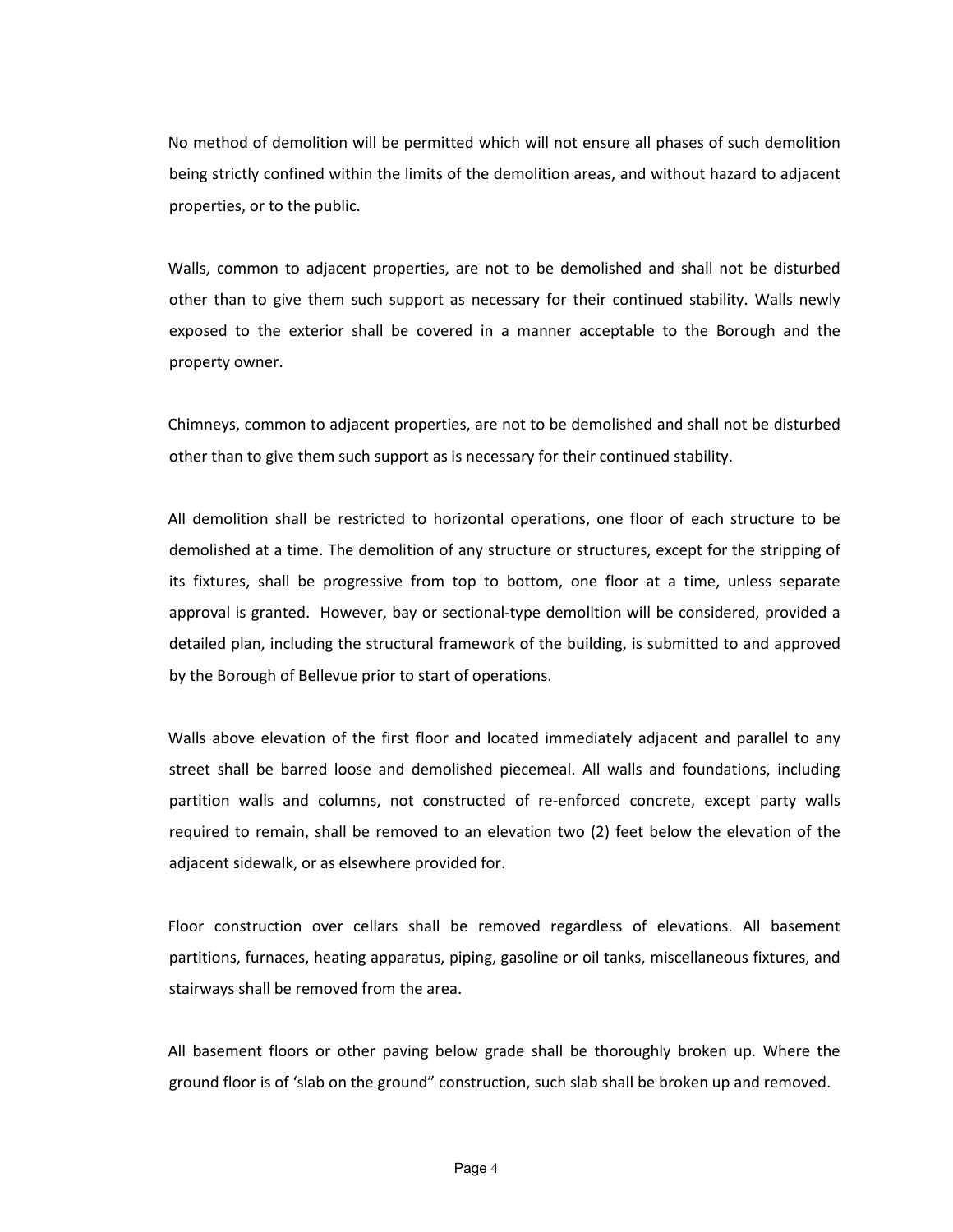Masonry walls shall be demolished in small sections. Structural steel, cast iron and heavy timber framing members shall be removed individually and carefully lowered.

In buildings where there are no basements and the ground floor is of wood construction, the flooring joists and/or sleepers shall be removed. In such building, where the ground floor is other then wood and has space under the floor, the floor shall be removed.

## **No basement shall be filled until an authorized representative of the Borough of Bellevue has approved the breaking up of any existing basement floor.**

The covers of all sidewalk openings such as coal chutes, vaults or stair wells connected with buildings or lots in the demolition area shall be removed, and the openings filled with approved material properly compacted level with the sidewalk.

The Contractor shall not close or obstruct any streets, sidewalks, alleys or passageways unless specifically authorized and permit for same is issued by the Borough. No material whatever shall be placed or stored in streets, alleys, or passageways. The Contractor shall so conduct his operations as to interfere as little as possible with the use ordinarily made of any roads, streets, driveways, alleys, sidewalk facilities, etc., near enough to the work to be affected thereby.

The Contractor shall remove all debris and equipment and dispose of all material from the site of the work, and leave the ground clear of all materials, rubbish or debris, and in a clean and neat condition, as demolition of each structure is completed.

**V. BACKFILLING** - All basements and cellars or other open areas below grade must be filled to grade only with sound compacted fill which may be of stone, brick, mortar, plaster or unreinforced concrete removed from the demolished structures if it is so arranged as not to form any surface or sub-surface water pockets. Masonry fragments used as fill shall not be over twelve (12) inches in greatest dimension. No decomposable organic material or wood, glass, paper, piping, steel or other metal work or material or any unstable or combustible material shall be used in making fills. Where permissible materials from demolished structures are not available in sufficient quantity, fills shall be made of clean earth borrow. Earth mounds where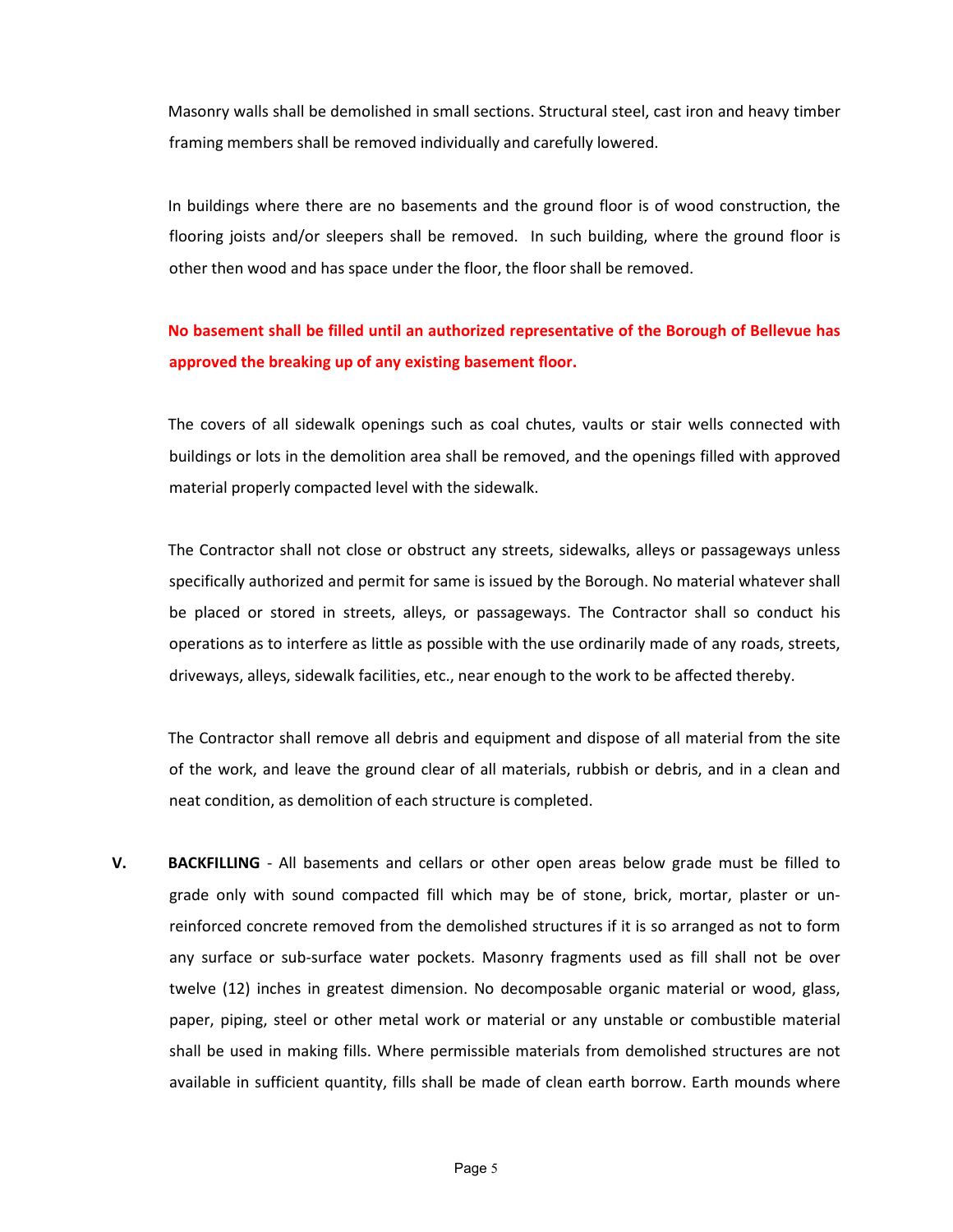and as existing on the site may be used as a source of borrow with prior approval of the Borough. **Borrow pits extending below grade will not be permitted.**

The Contractor shall furnish, at his own expense, any materials required for backfilling subsurface areas. The quality, nature, and source of any additional material required for backfilling shall be approved before use. **No unstable material will be permitted in the backfill.** Materials encountered in the demolition which the Contractor proposes to use as backfill shall be approved by the Borough.

Party wall foundations against which backfilling material is to be placed shall first be cleaned, pointed with selected materials, and waterproofed with two (2) coats of emulsified asphalt.

Cellars and all other subsurface spaces shall be carefully backfilled and leveled to the adjacent ground elevation, or as may be directed.

- **VI. ROUGH GRADING**  All areas within the demolition project area disturbed by the demolition work shall be graded to eliminate any low areas, where water could accumulate, and to provide for proper drainage of the area. The Contractor will be responsible for implementing any soil erosion control measures deemed appropriate by the Borough.
- **VII. FINE GRADING AND SEEDING** Following the rough grading, the entire area shall be loosened by disking or equivalent to the depth of 3" and then covered with a minimum of 4" topsoil. The Contractor shall furnish and spread the required amount of topsoil.

Topsoil shall consist of friable loam, reasonably free of subsoil, clay lumps, brush, roots, weeds, or other objectionable vegetation, stones or similar objects larger than 2" in any dimension, litter or other materials unsuitable or harmful to plant growth.

After the topsoil has been placed in the area to be seeded, the top surface shall be thoroughly loosened to a depth of at least 2" by disking or harrowing. All topsoil shall then be raked and cross raked to remove all roots, coarse materials and stone, etc. larger than 1 1/2*"* in any dimension, in the top 1 1/2" thickness of topsoil. All areas shall be raked to an even grade, all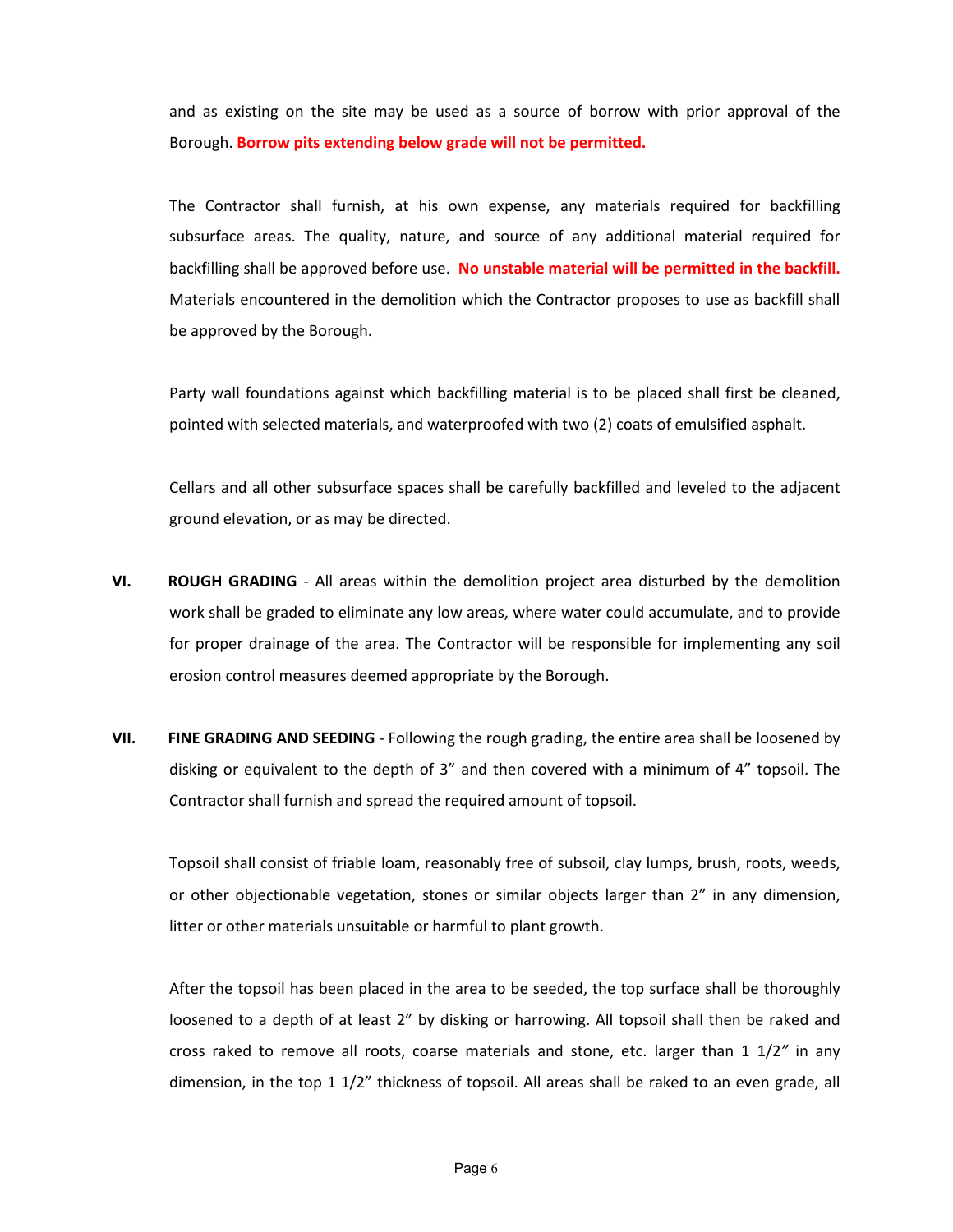foreign matter removed, and the area rolled and cross rolled. When ready for seeding, the surface shall be roughened by scratching lightly with an iron rake.

Immediately before grass seeding, apply starter fertilizer for lawns (10-10-10) at a rate of 25 points per 1,000 square feet worked into the top 2" of the area by hand raking or other approved method.

Seed the designated area at the rate of four (4) pounds per 1,000 square feet. The seed mixture shall be 55% by weight Pennlawn Red Fescue and 45% by weight Common Kentucky Blue Grass.

Seeding shall be done in two (2) separate operations. The second seeding shall be done immediately after the first and at right angles to the first seeding. Unless a cult packer is used, roll the soil after seeding.

#### **VIII. EPA ASBESTOS STANDARDS FOR DEMOLITION PROJECTS**

(Demolition projects that involve buildings that may contain asbestos are governed by Federal EPA regulations as published in the Federal Register Friday, April 6, 1973, Vol. 38, No. 66, Part II and revised Vol. 39, No. 87, Friday, May 3, 1974) In addition, all state and county regulations shall be complied with and are the responsibility of the contractor.

#### **IX. LAND FILL CERTIFICATION**

All contractors prior to commencing work on any Borough of Bellevue demolition project must submit documentation from an approved Pennsylvania Department of Environmental Protection land fill stating that the Contractor has approval to use its facility.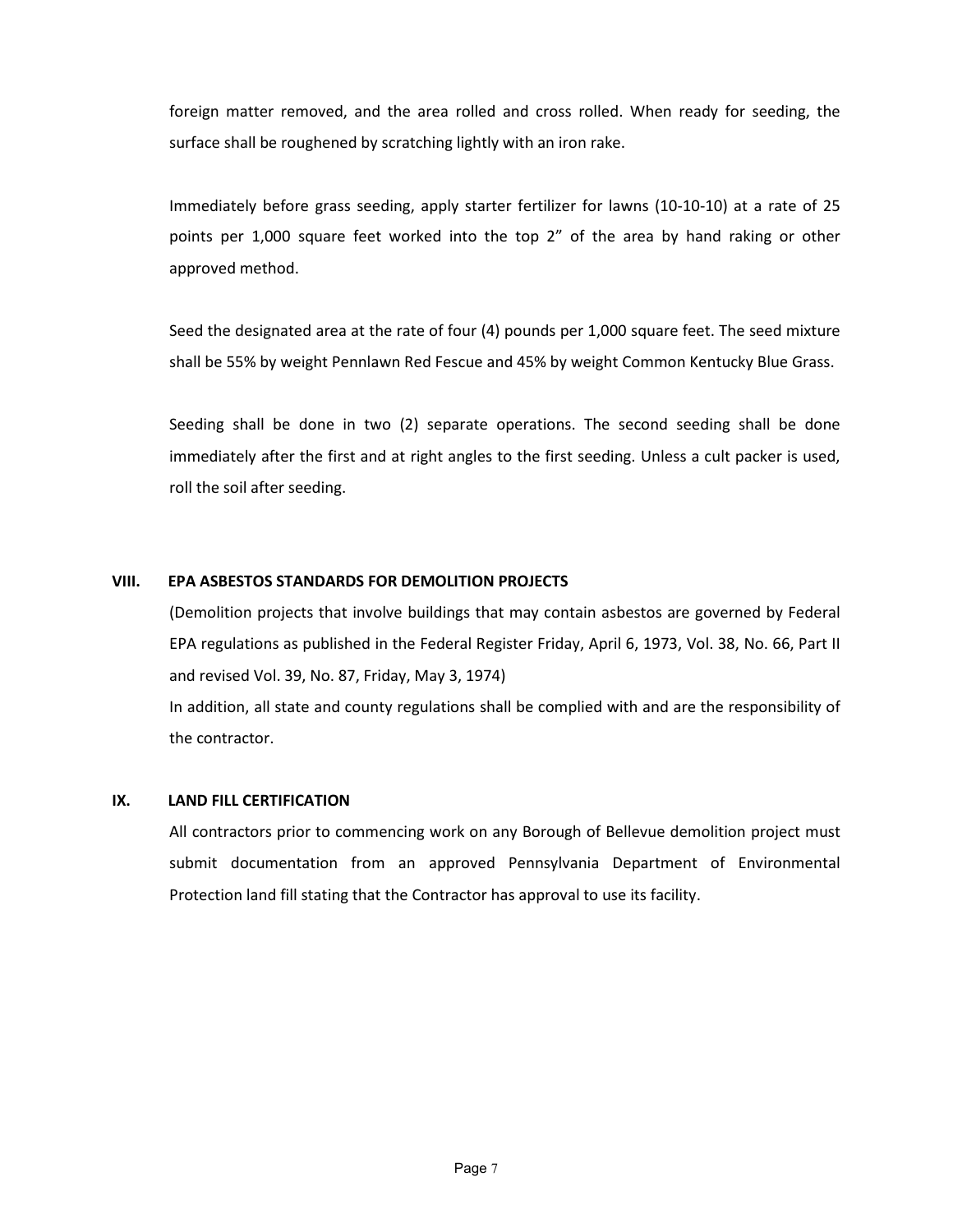#### **X. INSURANCE REQUIREMENTS**

The contractor shall not commence work under any contract until he has obtained all insurance required under this paragraph and such insurance has been approved by the Borough nor shall the contractor allow any subcontractor to commence work in his subcontract until all similar insurance required of the subcontractor has been obtained.

The contractor shall be responsible for all injury to persons, or damage to property, either directly or indirectly, that may result from his operations. The contractor shall obtain and pay for such insurance as will protect him from claims under the Workmen's Compensation Act and from any other claims for damages for personal injury, including death, or for damages to property, either real or personal, which may arise from operations under this contract, whether such operations be by himself or by anyone directly or indirectly employed by him. The contractor shall affect and maintain the following insurance in companies or through agents:

- a. 'Workmen's Compensation Insurance" including Employer's Liability Insurance in accordance with the laws of the State of Pennsylvania. Employer's Liability Insurance shall have a limit of not less than One Hundred Thousand Dollars (\$100,000).
- b. "Comprehensive Bodily Injury Liability Insurance" not less than Five Hundred Thousand and One Million Dollar limits (\$500,000/\$1,000,000).
- c. "Comprehensive Property Damage Liability Insurance" not less than Five Hundred Thousand Dollar limits (\$500,000).
- d. "Comprehensive Automobile Bodily Injury and Property Damage Insurance" not less than Five Hundred Thousand and Five Hundred Thousand limits (\$500,000/\$500,000) for personal injury and Five Hundred Thousand Dollar limit (\$500,000) for property damage. This insurance shall cover all automotive vehicles owned or hired by the contractor and used on this contract, not otherwise so covered by insurance. Automatic coverage shall be provided for extensions of the contract.
- e. "Contractual Insurance".
- f. "Completed Operations Insurance"